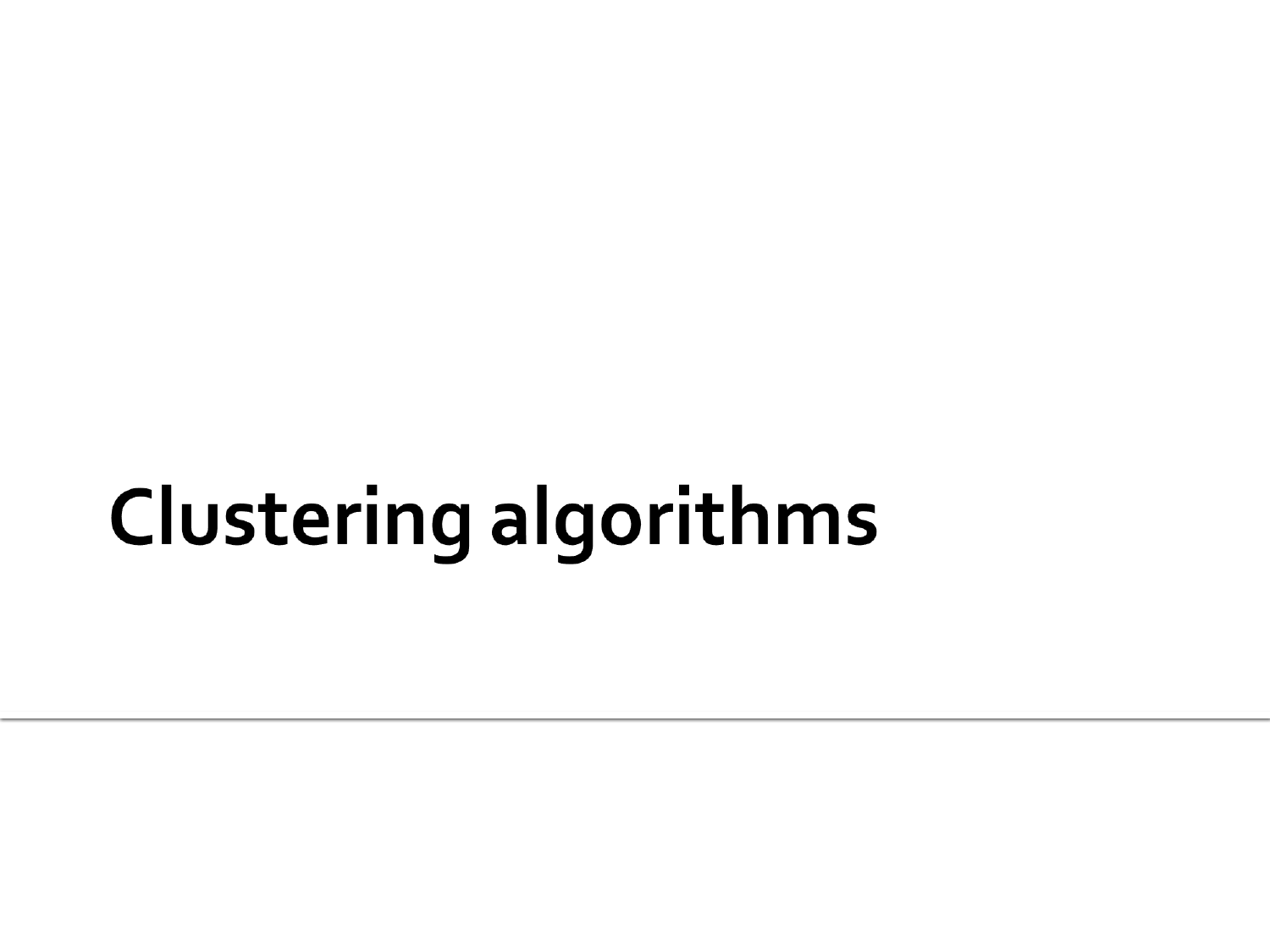# **Clustering algorithms**

- Spark MLlib provides a (limited) set of clustering algorithms
	- K-means
	- Bisecting k-means
	- Gaussian Mixture Model (GMM)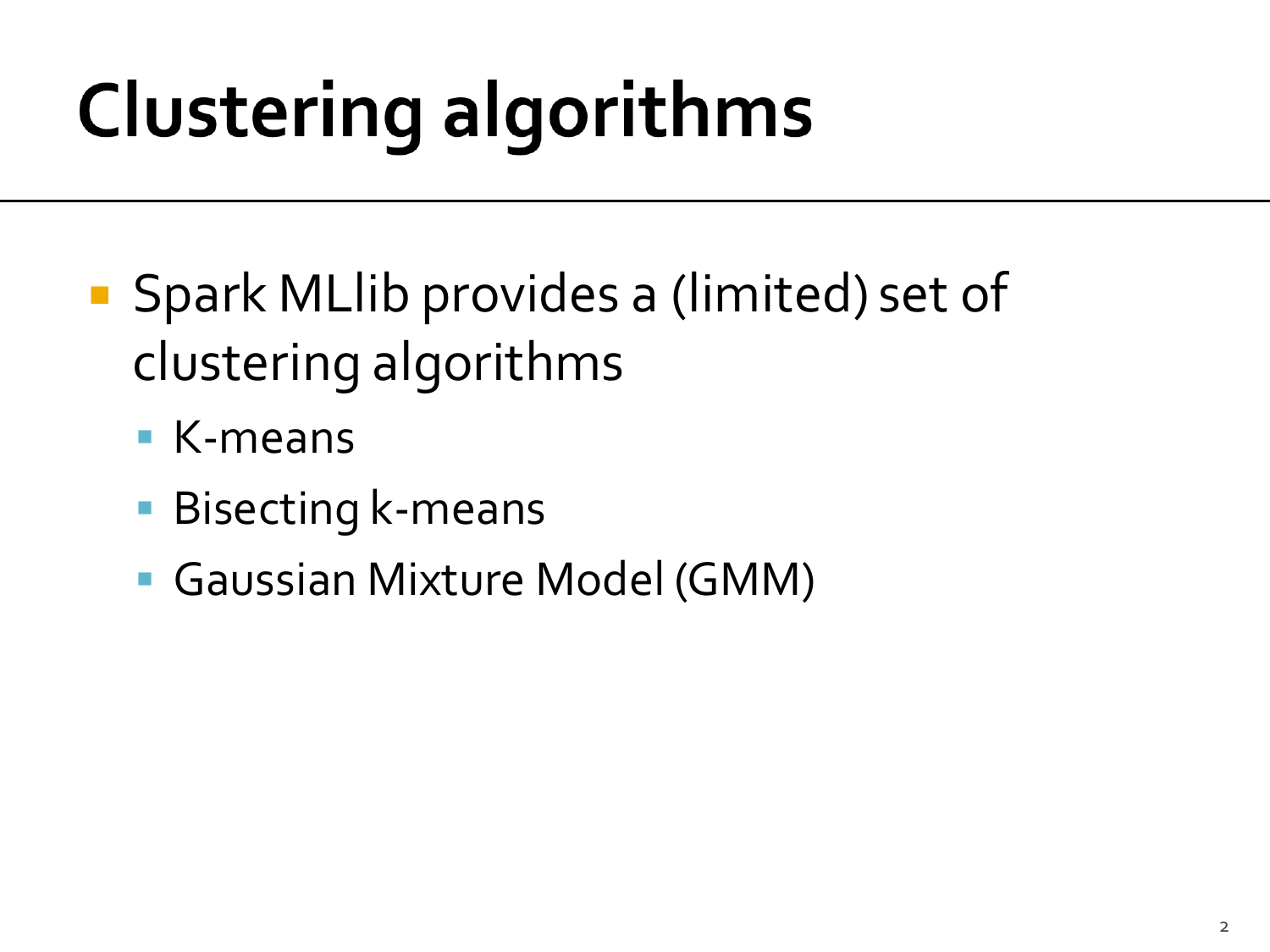# Clustering

- Each clustering algorithm has its own parameters
- However, all the provided algorithms identify a set of groups of objects/clusters and assign each input object to one single cluster
- **All the clustering algorithms available in** Spark work only with numerical data
	- Categorical values must be mapped to integer values (i.e., numerical values)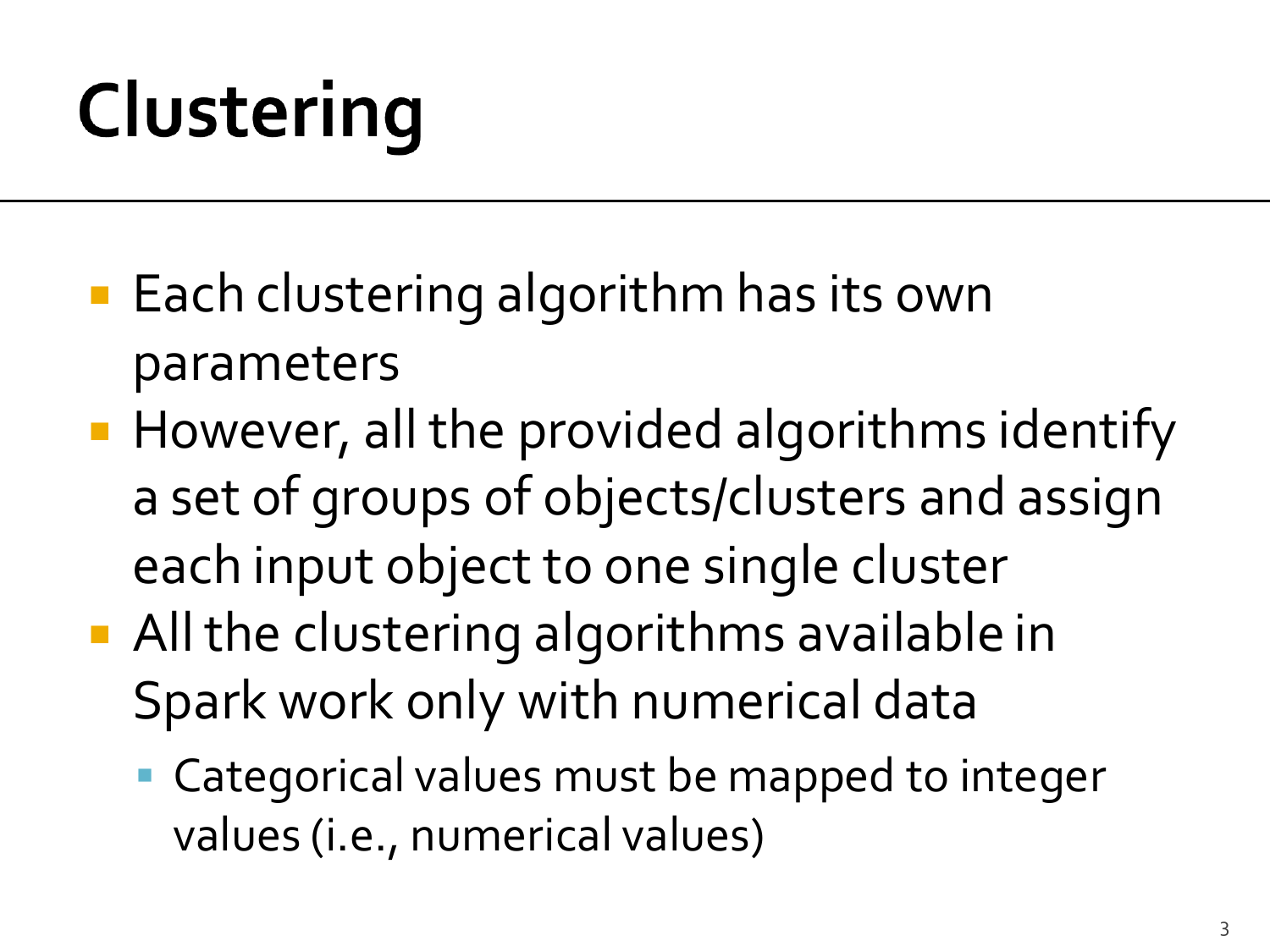# Clustering

- **The input of the MLIIb clustering algorithms** is a DataFrame containing a column called features of type Vector
- **The clustering algorithm clusters the input** records by considering only the content of features
	- **The other columns, if any, are not considered**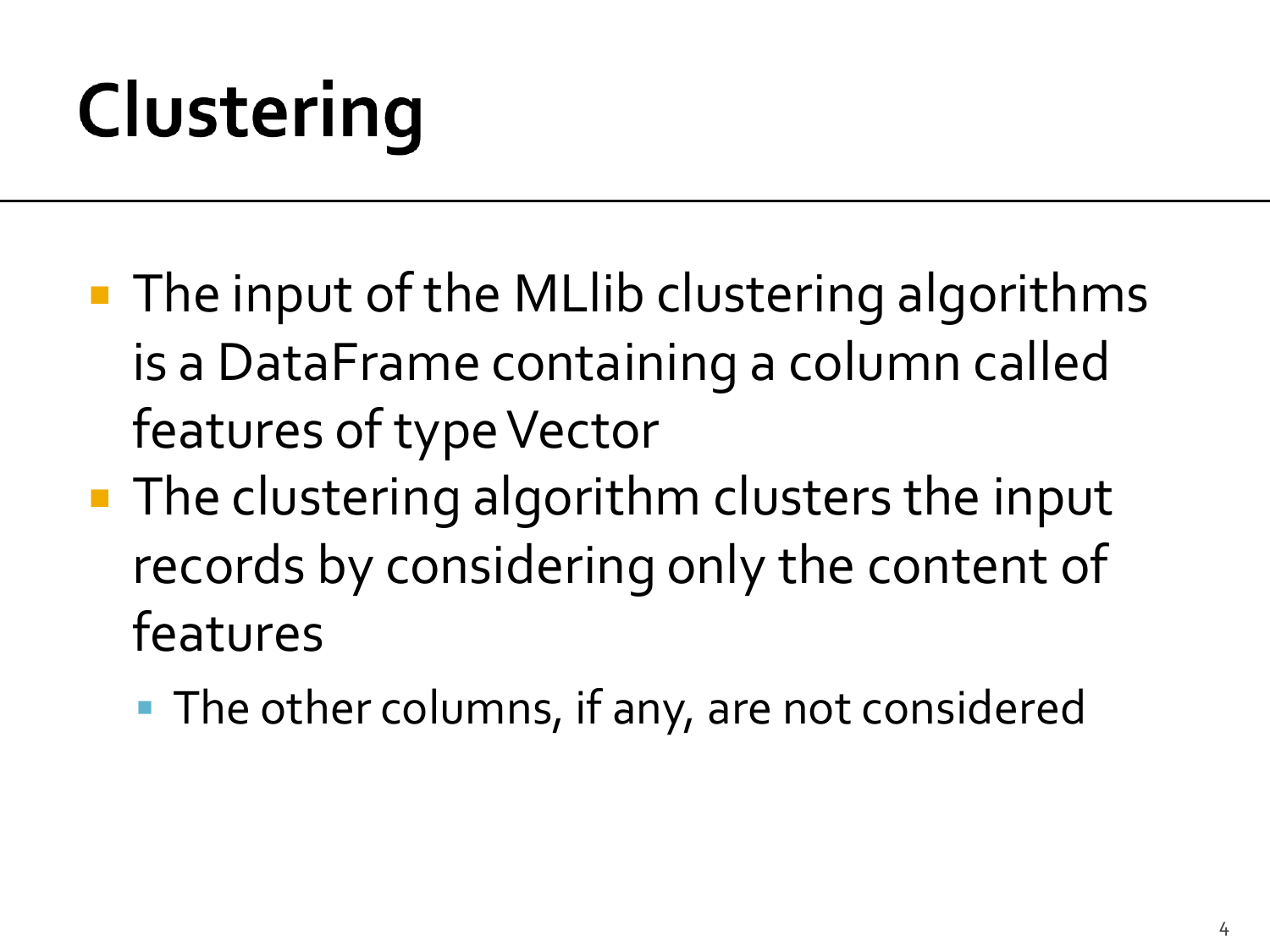## **Clustering: Example of input data**

- **Example of input data** 
	- A set of customer profiles
	- We want to group customers in groups based on their characteristics

| MonthlyIncome | NumChildren   |  |
|---------------|---------------|--|
| 1400.0        | $\mathcal{L}$ |  |
| 11105.5       | O             |  |
| 2150.0        |               |  |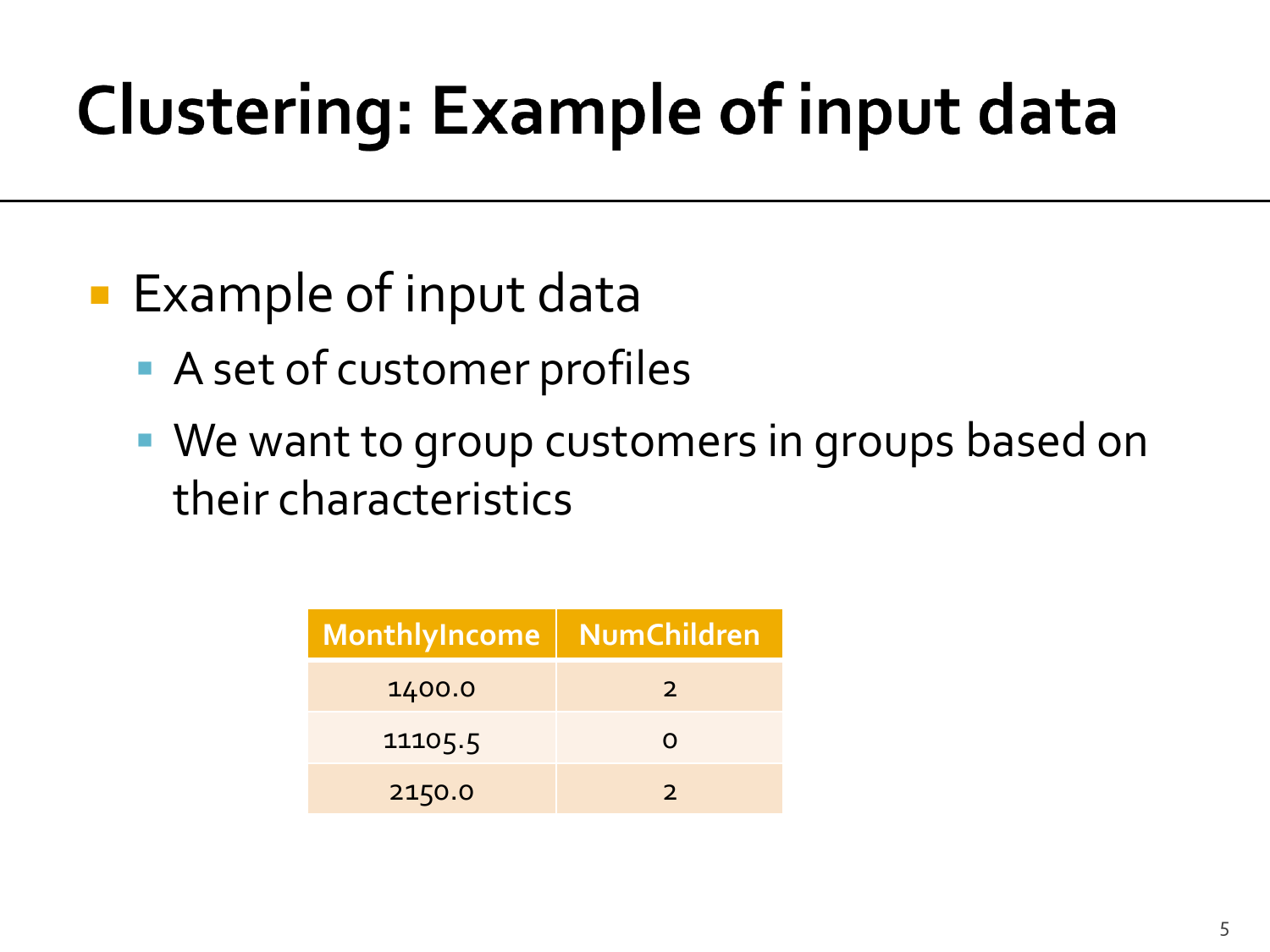## **Clustering: Example of input data**

#### Input training data

| <b>MonthlyIncome</b> | <b>NumChildren</b> |  |
|----------------------|--------------------|--|
| 1400.0               | $\mathcal{L}$      |  |
| 11105.5              | O                  |  |
| 2150.0               |                    |  |

**Input DataFrame that must be generated as input** for the MLlib clustering algorithms

| features       |  |
|----------------|--|
| [1400.0, 2.0]  |  |
| [11105.5, 0.0] |  |
| [2150.0, 2.0]  |  |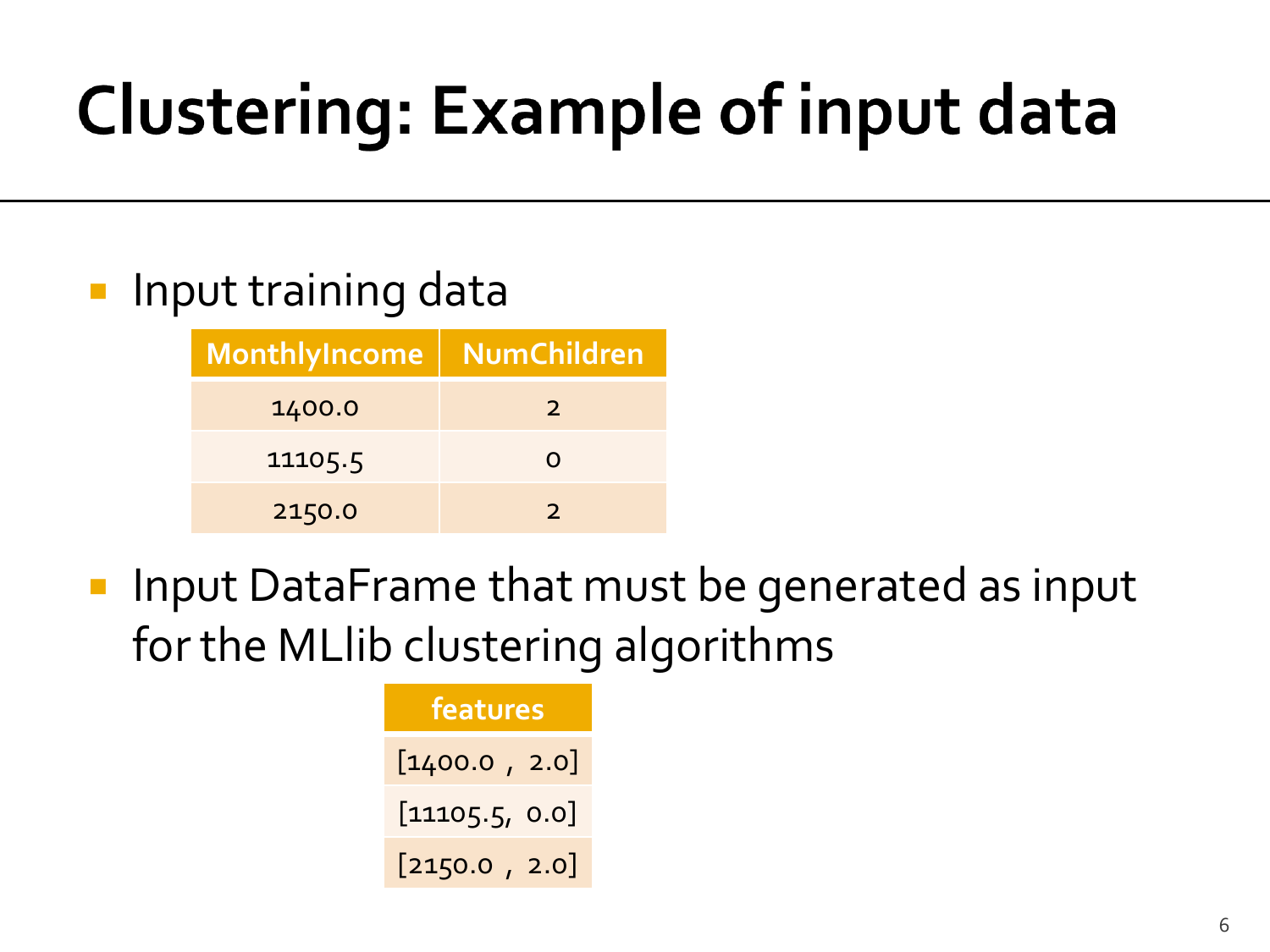## Clustering: Example of input data

The values of all input attributes are "stored" in a vector of doubles (one vector for each input record).

The generated DataFrame contains a column called features

**nd Input trainin** containing the vectors associated with the input records.

| <b>MonthlyIncome</b> | <b>NumChildren</b> |  |
|----------------------|--------------------|--|
| 1400.0               | $\mathcal{P}$      |  |
| 11105.5              |                    |  |
| 2150.0               |                    |  |

Input DataFrame that must be generated as input for the MLIib clustering algorithms

**features** [1400.0 , 2.0] [11105.5, 0.0] [2150.0 , 2.0]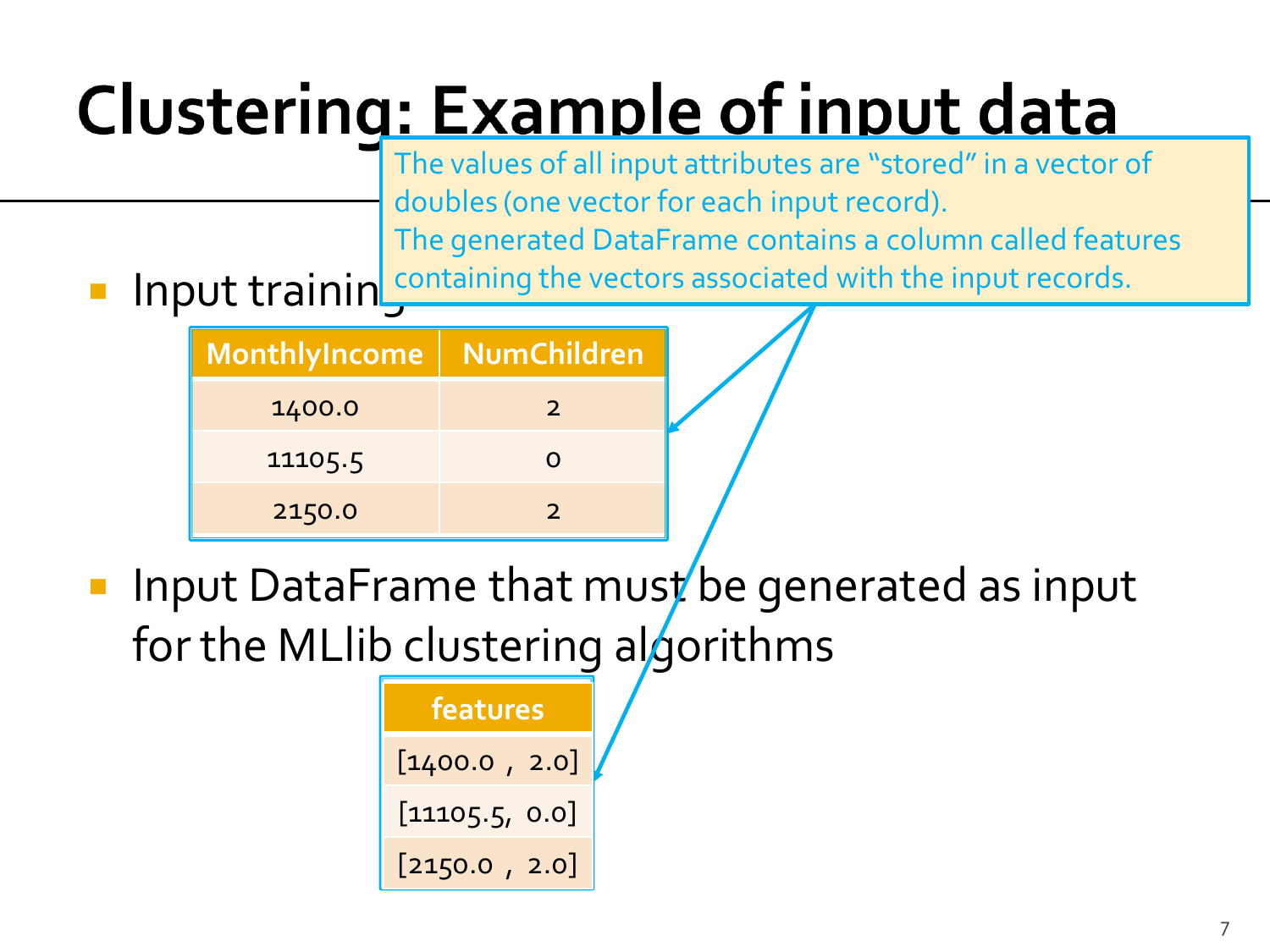## **Clustering: main steps**

#### **Clustering with Millib**

- 1. Create a DataFrame with the features column
- 2. Define the clustering pipeline and run the fit() method on the input data to infer the clustering model (e.g., the centroids of the k-means algorithm)
	- This step returns a clustering model
- 3. Invoke the transform() method of the inferred clustering model on the input data to assign each input record to a cluster
	- This step returns a new DataFrame with the new column "prediction" in which the cluster identifier is stored for each input record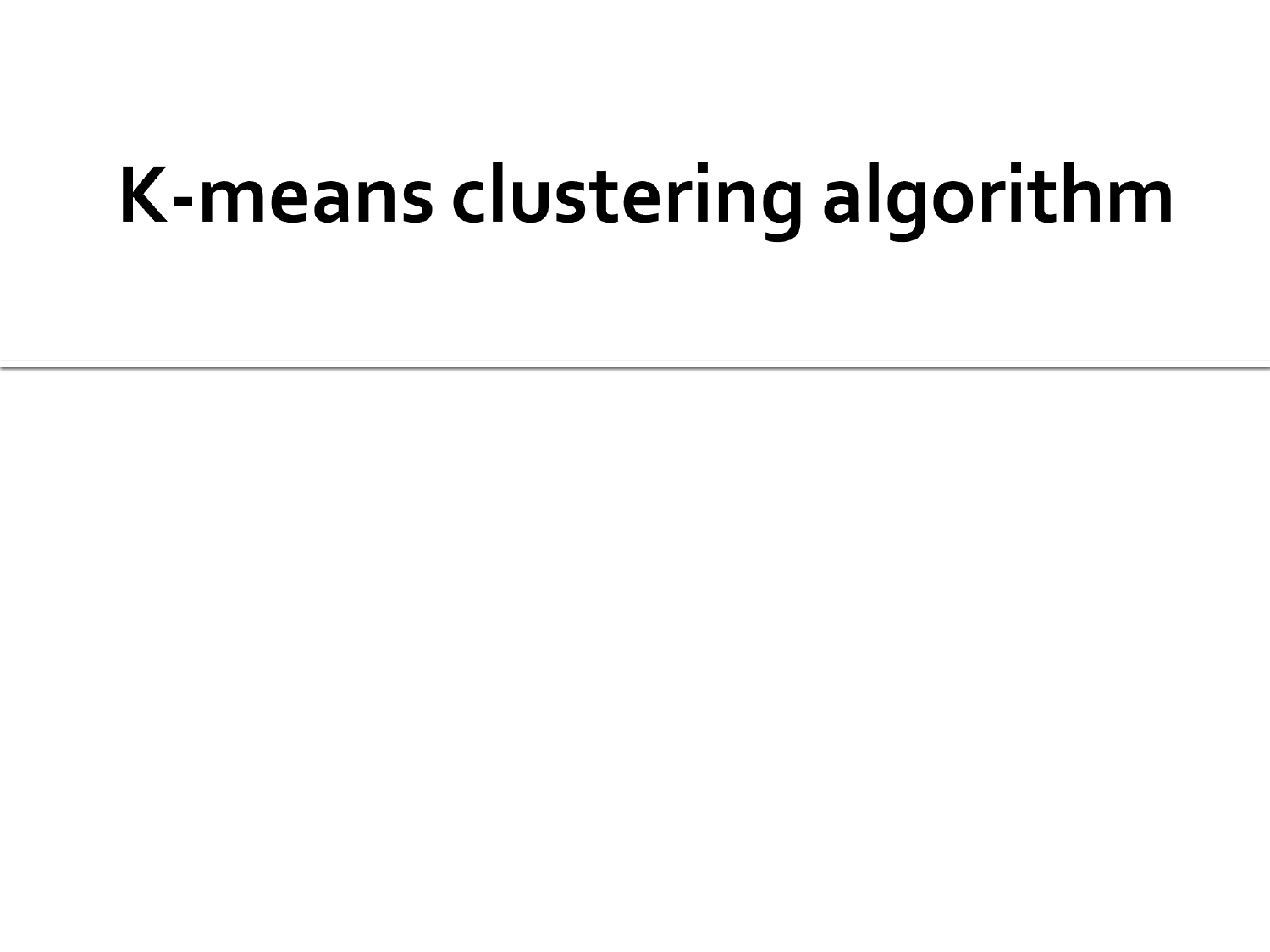- K-means is one of the most popular clustering algorithms
- **If it is characterized by one important** parameter
	- The number of clusters **K**
		- **The choice of K** is a complex operation
- It is able to identify only spherical shaped clusters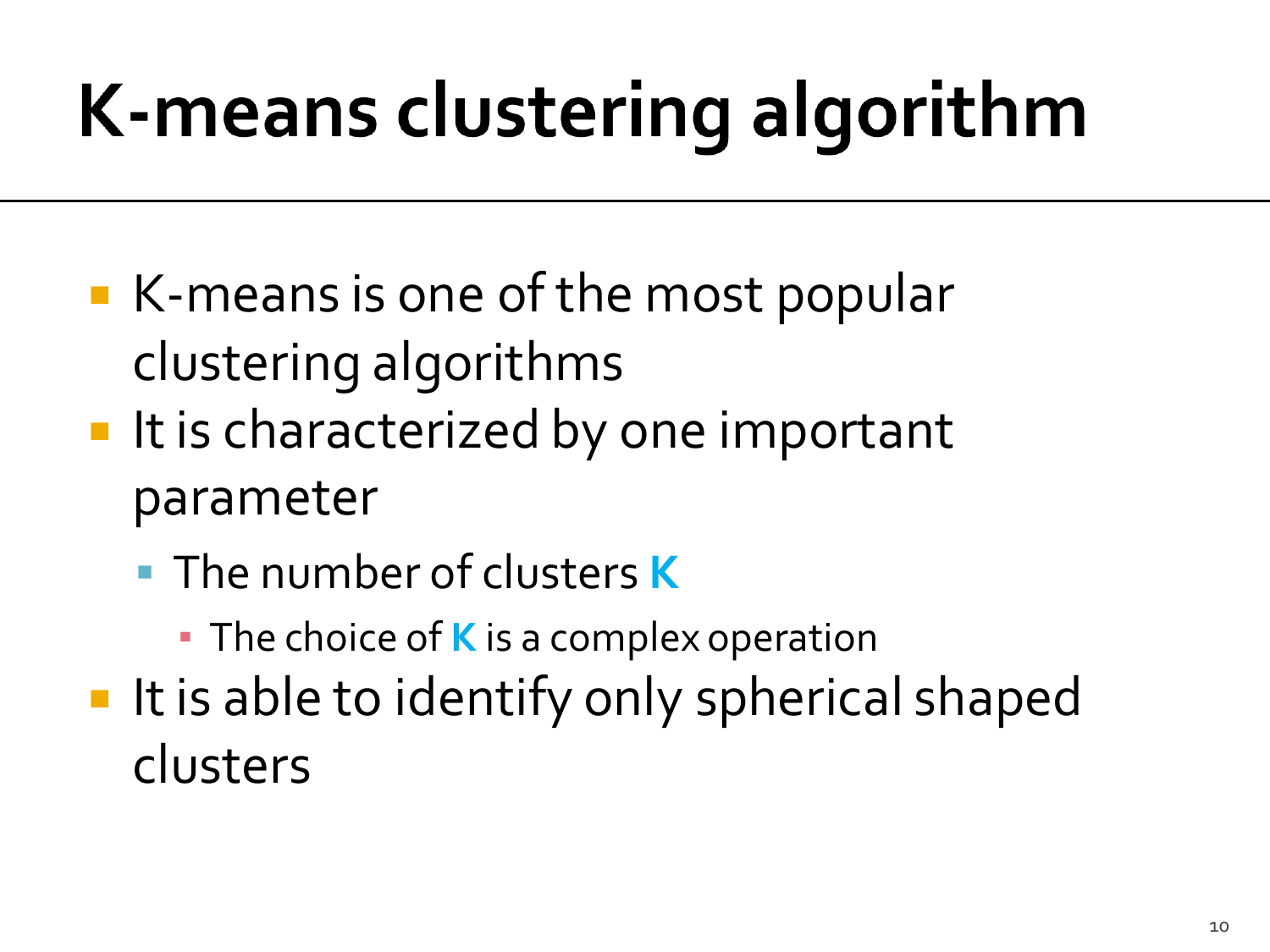- The following slides show how to apply the **Kmeans algorithm** provided by MLlib
- The input dataset is a structured dataset with a fixed number of attributes
	- All the attributes are numerical attributes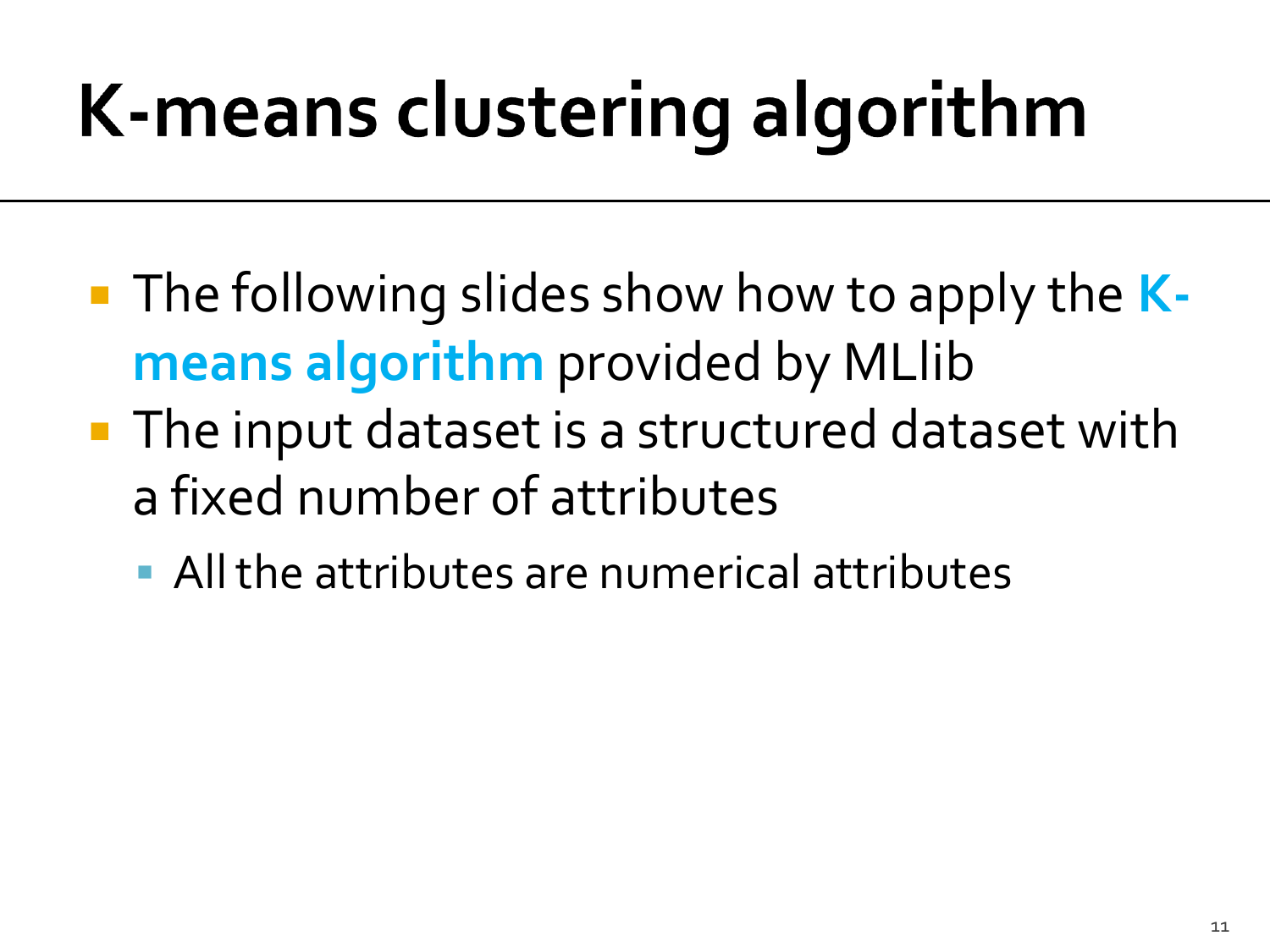- Example of input file
	- attr1, attr2, attr3
	- 0.5,0.9,1.0
	- 0.6,0.6,0.7
- …………… ■ In the following example code we suppose that the input data are already normalized
	- I.e., all values are already in the range [o-1]
	- **Scalers/Normalizers can be used to normalized data if** it is needed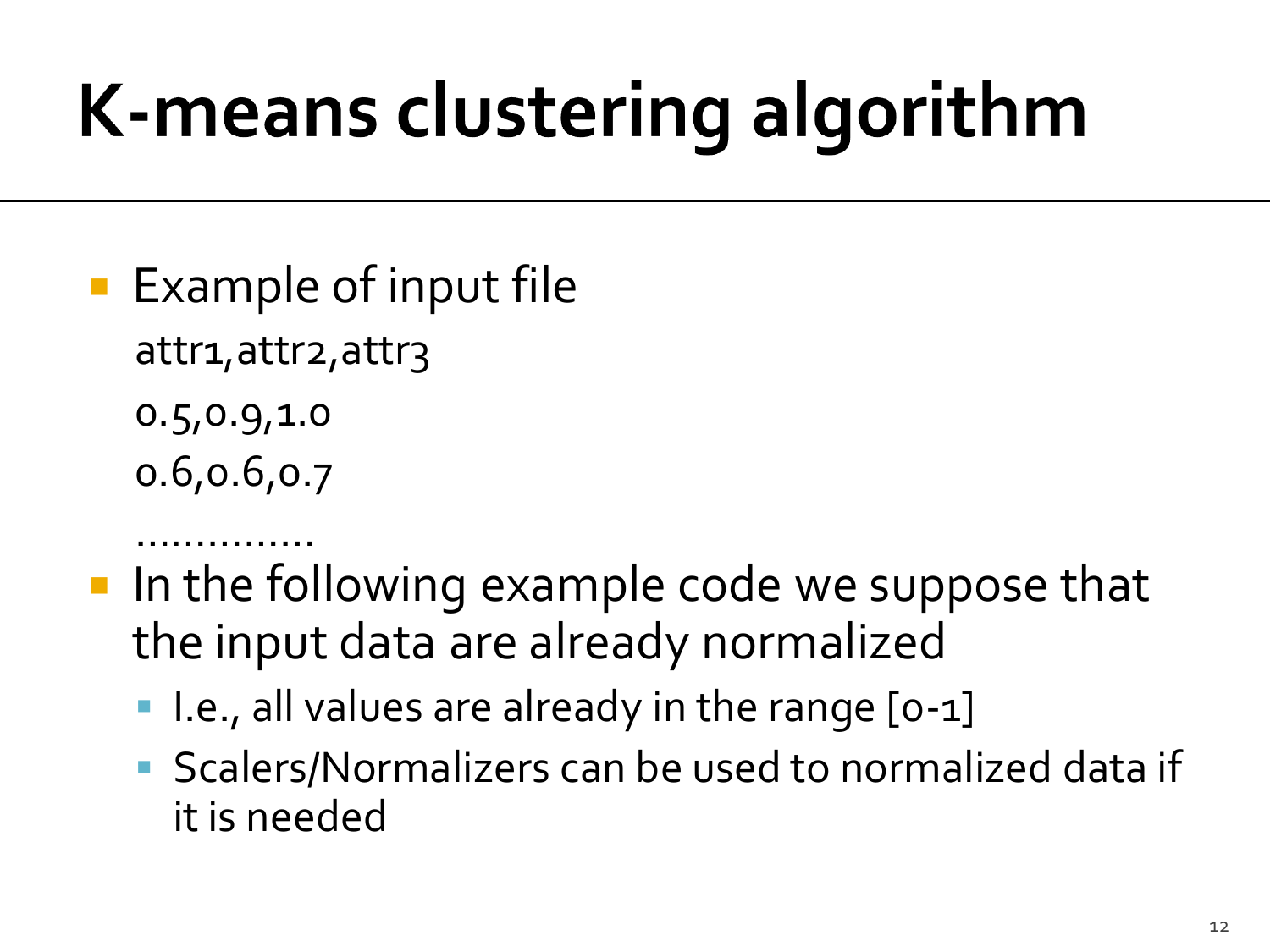from pyspark.mllib.linalg import Vectors from pyspark.ml.feature import VectorAssembler from pyspark.ml.clustering import KMeans from pyspark.ml import Pipeline from pyspark.ml import PipelineModel

# input and output folders inputData = "ex\_datakmeans/dataClusteering.csv" outputPath = "clusterskmeans/"

```
# Create a DataFrame from dataClusteering.csv
# Training data in raw format
inputDataDF = spark.read.load
(inputData
,
\
 format="csv", header=True,
\
          inferSchema=True)
```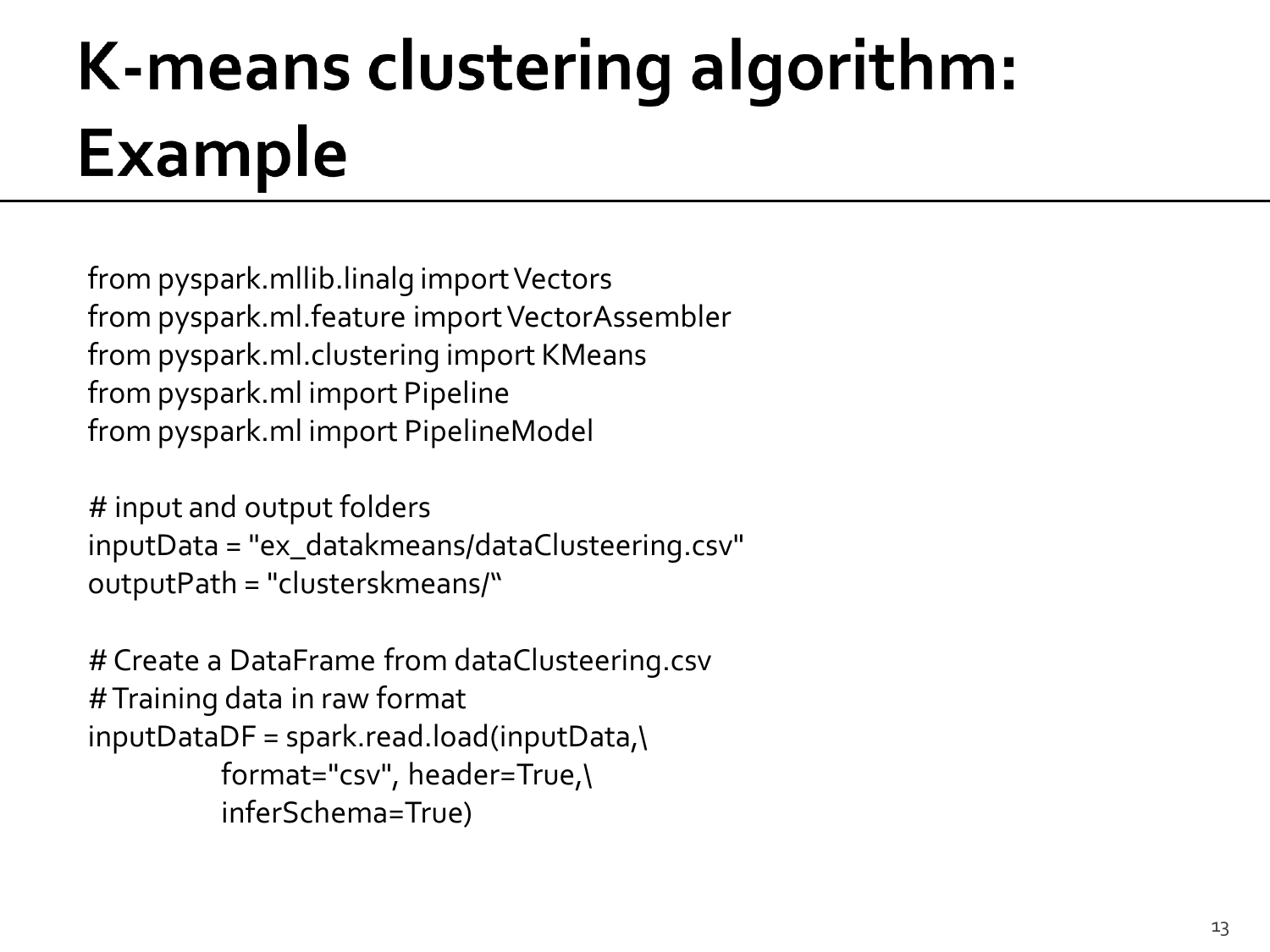# Define an assembler to create a column (features) of type Vector # containing the double values associated with columns attr1, attr2, attr3 assembler = VectorAssembler(inputCols=["attr1", "attr2", "attr3"],\ outputCol="features")

```
# Create a k-means object. 
# k-means is an Estimator that is used to 
# create a k-means algorithm
km = KMeans()
```

```
# Set the value of k ( = number of clusters)
km.setK(2)
```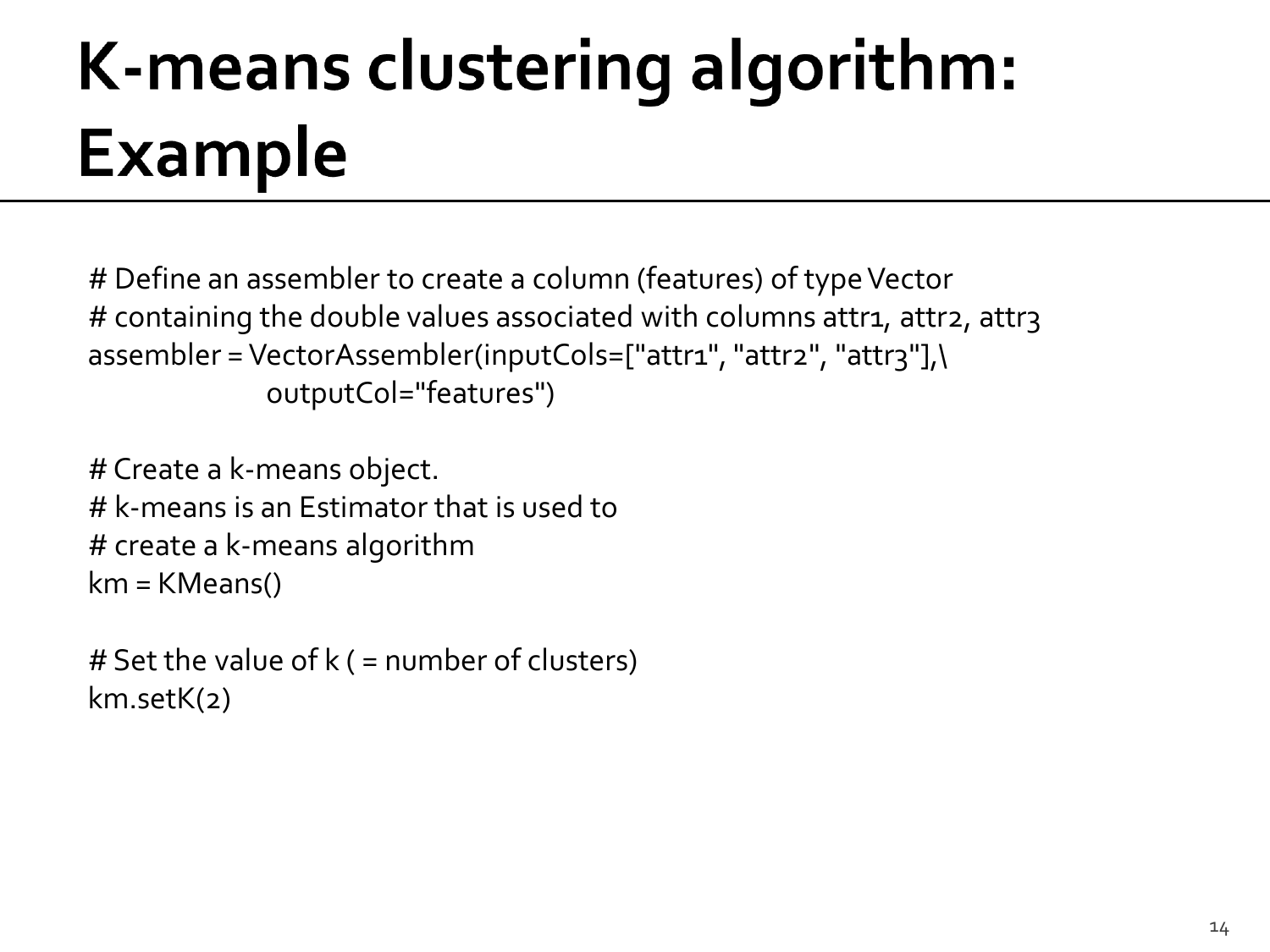# Define the pipeline that is used to cluster # the input data pipeline = Pipeline().setStages([assembler, km])

# Execute the pipeline on the data to build the # clustering model kmeansModel = pipeline.fit(inputDataDF)

# Now the clustering model can be applied on the input data

# to assign them to a cluster (i.e., assign a cluster id)

# The returned DataFrame has the following schema (attributes)

- # features: vector (values of the attributes)
- # prediction: double (the predicted cluster id)
- # original attributes attr1, attr2, attr3

clusteredDataDF = kmeansModel.transform(inputDataDF)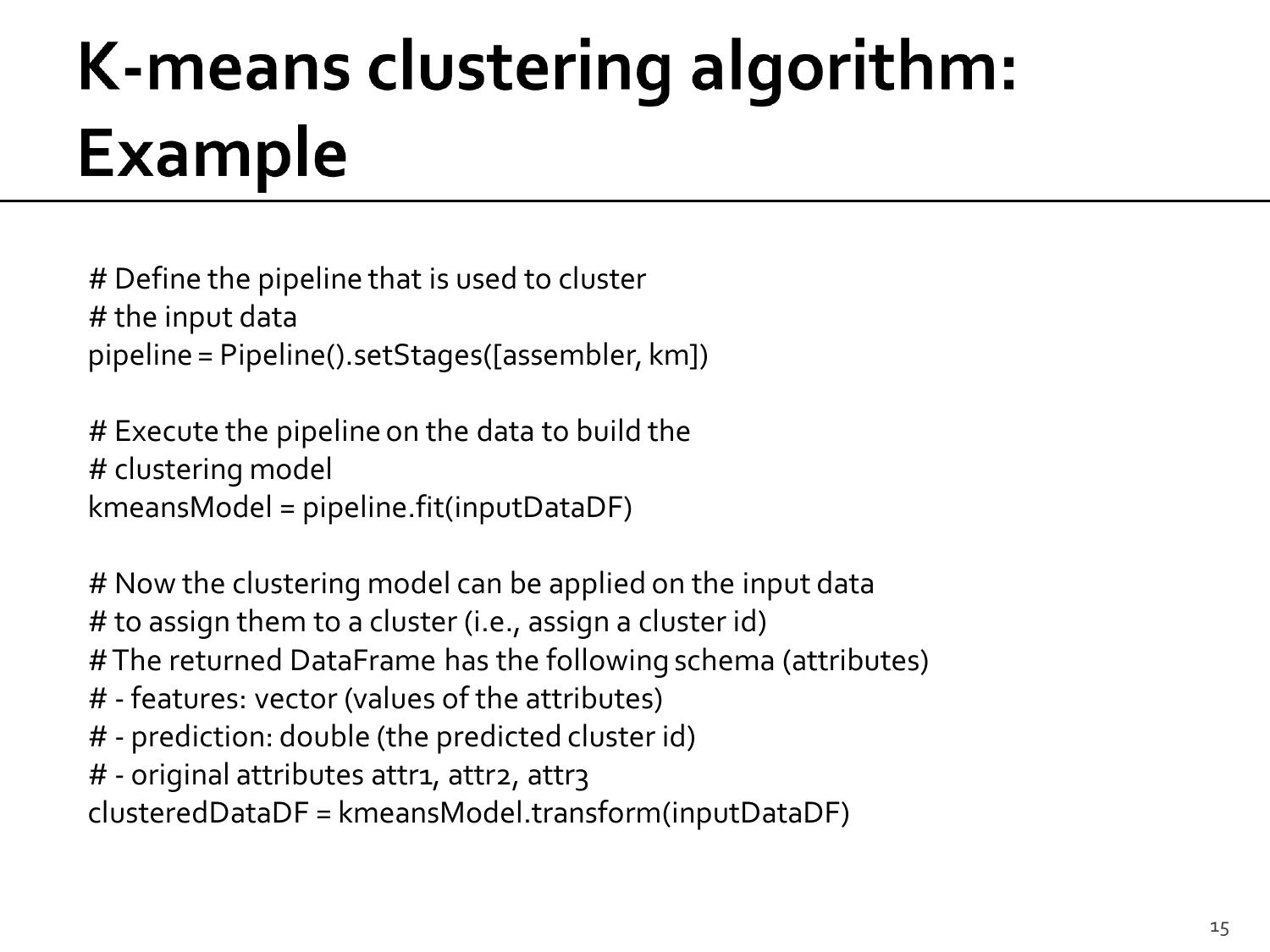# Define the pipeline that is used to cluster # the input data pipeline = Pipeline().setStages([assembler, km])

# Execute the pipeline on the data to build the # clustering model kmeansModel = pipeline.fit(inputDataDF)

The returned DataFrame has a new column (prediction) in which the "predicted" cluster identifier (an integer) is stored for each input  $\mathsf{word}.$  The returned DataFrame has the following schema (attributes)  $\mathsf{pred}$ record.

- # features: vector (values of the attributes)
- # prediction: double (the predicted cluster id)
- # original attributes attr1, attr2, attr2

clusteredDataDF = kmeansModel.transform(inputDataDF)